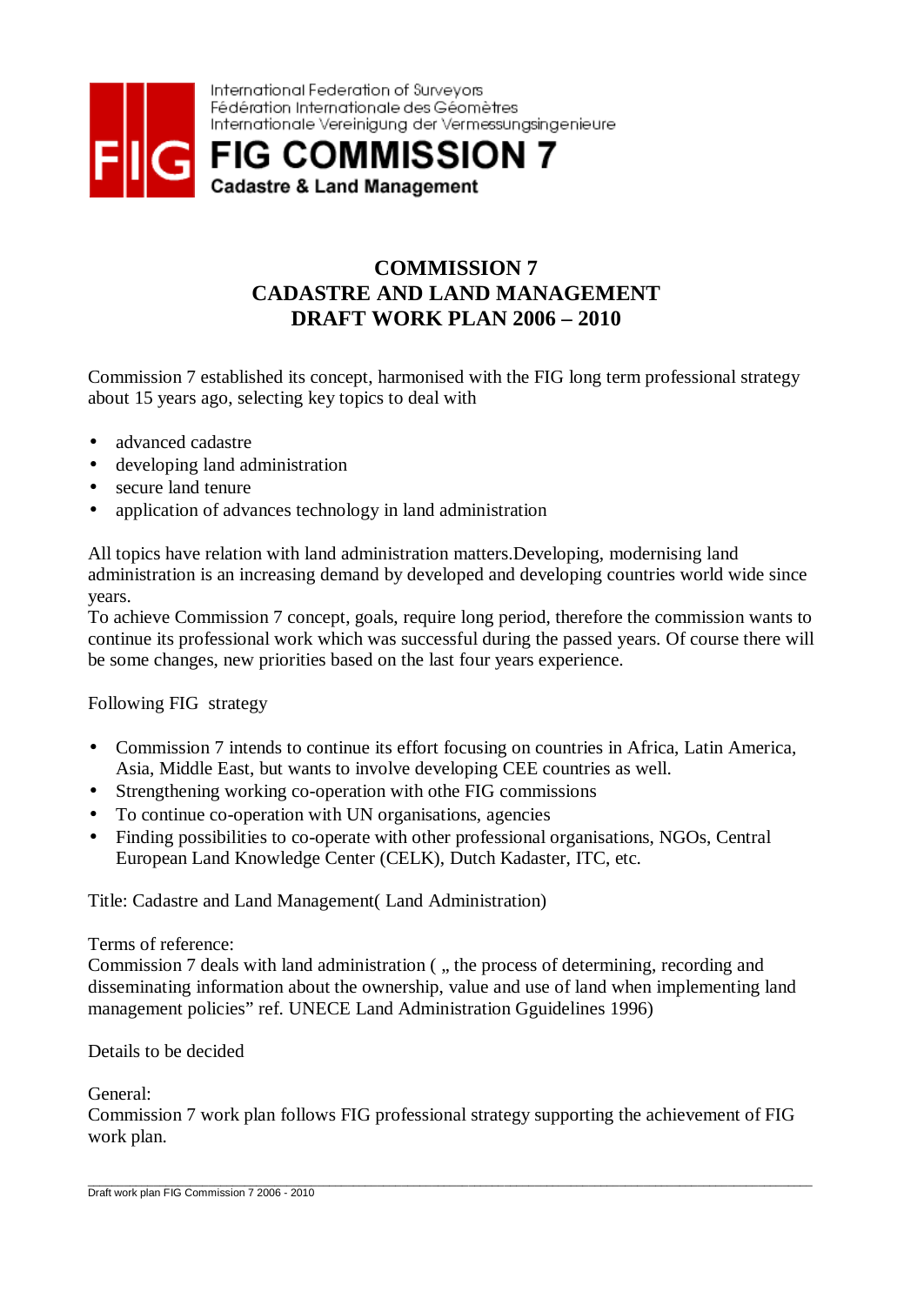- extending working co-operation with other commissions
- continue and extention of working relation with UN organisations, agencies and other organisations
- contribute to organise joint workshops, events
- contribute to formulate the professional program for FIG congresses and working weeks
- supporting regional events, workshops to promote FIG activities, and new priorities of the surveyor profession
- encourage national delegates, representatives to participate in FIG events and disseminate information to national associations and professionals
- support the publication of working results
- following the traditions, Commission 7 intends to contribute to the major FIG events, congresses, working weeks

## Objectives:

There are many fields of interest for Commission 7 related to land administration, Cadastre and land management matters. To achieve realistic results during the 2006-2010 period we have to select the most important issues based on the Commission 7 activities during the passed years, recent developments concerning land related matters and priorities supported by UN and other professional organisations, NGOs.

Important issues selected:

- land administration and land management in customary and informal areas
- supporting how to create economic land use
- land administration in post conflict areas
- land administration and land management in the marine environment
- relation between disaster management and land administration
- legal and institutional framework for land administration
- applications of ICT and modern technology in land administration and land related activities
- sustainable capacity building for land administration

Commission 7 intends to address the selected issues in various ways within FIG and in cooperation with other organisations

- Commission 7 working groups
- Presenting papers, lectures during FIG and joint events
- Working co-operation with other FIG commissions
- Working relation with UN and other organisations
- Providing a documentation center OICRF

Following FIG general strategy, Commission 7 continues its effort to involve countries in Africa, Latin America, Asia, Middle East, and CEE in order to provide information to establish and develop land administration systems, introducing instruments to implement land management policies and provide meeting facilities

 $\overline{\phantom{a}}$  , and the contribution of the contribution of the contribution of the contribution of the contribution of the contribution of the contribution of the contribution of the contribution of the contribution of the